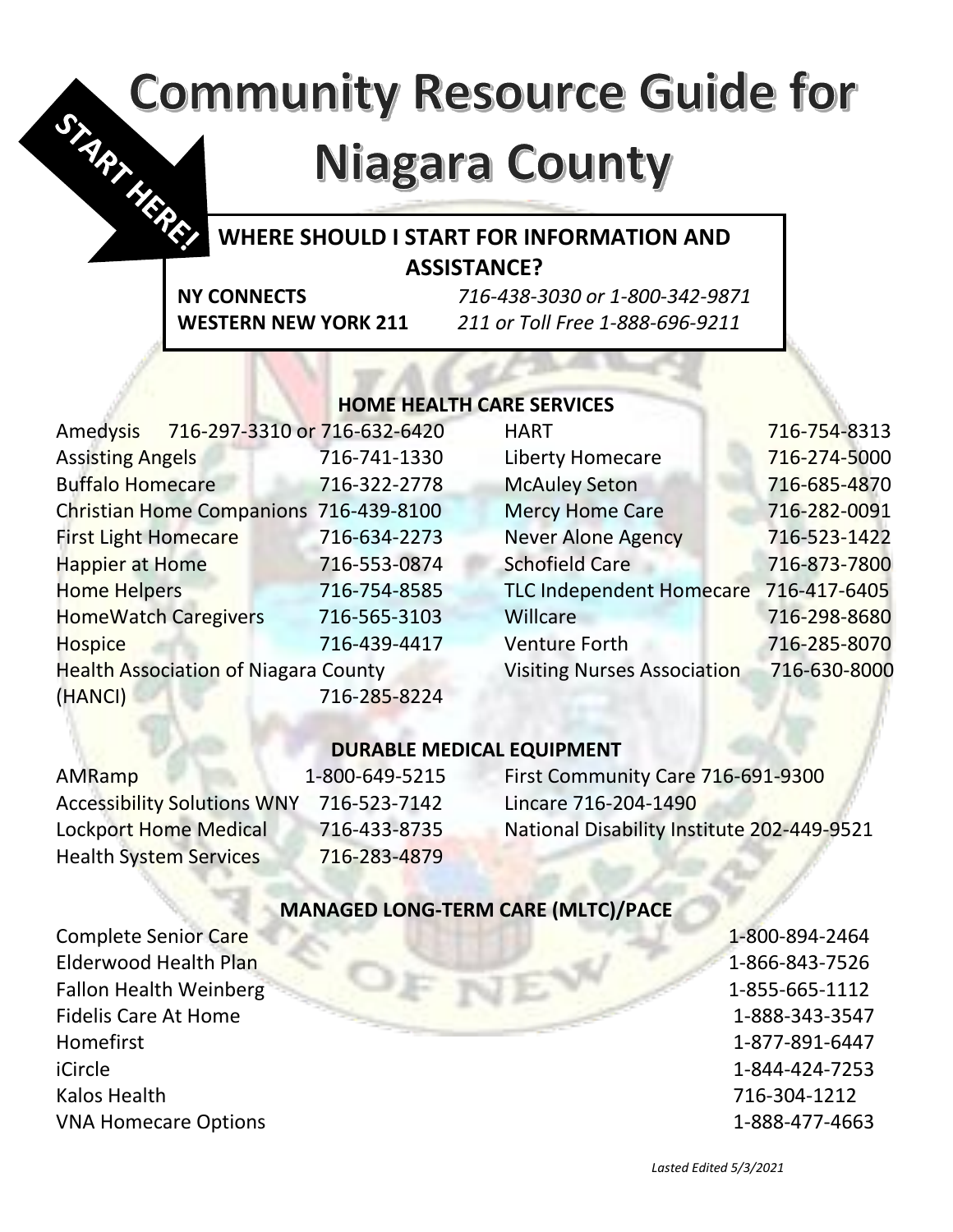#### **HOME DELIVERED MEALS**

| Meals on Wheels (Lockport)                        | 716-433-6811                   |  |  |
|---------------------------------------------------|--------------------------------|--|--|
| Meals on Wheels (Niagara Falls)                   | 716-282-3468                   |  |  |
| Niagara County Home Delivered Meals (NY Connects) | 716-438-3030                   |  |  |
| Mom's Meals                                       | 1-877-508-6667                 |  |  |
| Twin City Meals on Wheels                         | 716-693-1663                   |  |  |
| <b>ADDITIONAL NIAGARA COUNTY OFFICES</b>          |                                |  |  |
| Alzheimer's Association                           | 1-800-272-3900 or 716-626-0600 |  |  |
| <b>Catholic Charities</b>                         | 716-433-0246                   |  |  |
| Center for Elder Law and Justice                  | 716-878-9297                   |  |  |
|                                                   |                                |  |  |

Department Of Social Services **1999 120 Services** 716-439-7600 Dale Association 716-433-1886

Nursing Home Transition & Diversion Waiver) 716-408-3120 Independent Living of Niagara County 716-284-4131 Niagara Community Action Program (NIACAP) 716-282-4375 Pinnacle Community Services 716-433-6019 or 716-285-6984

#### **SOCIAL ADULT DAY/ MEDICAL DAY**

*Social Adult Day* Empower For Elders **Executive Contract Contract Contract Contract Contract Contract Contract Contract Contract Contract Contract Contract Contract Contract Contract Contract Contract Contract Contract Contract Contract Con** Ralph Wilson Jr. 716-243-7888 *Medical Adult Day* Guildcare 716-285-3499

## **ASSISTED LIVING (***AL***)/ NURSING HOME (***NH***)/ REHAB FACILITIES (***R***)**

#### *Lockport*

| <b>Briarwood Manor (AL)</b>               | 716-433-1513 |
|-------------------------------------------|--------------|
| Briody's Healthcare (NH)                  | 716-434-6361 |
| Elderwood at Lockport (NH/R) 716-250-9663 |              |
| Lockport Presbyterian (NH)                | 716-434-8805 |
| Mount View (AL)                           | 716-433-0790 |
|                                           |              |
| Gasport/Middleport                        |              |

Headway of WNY (Traumatic Brain Injury Waiver,

| Absolut Care Gasport (NH/R) | 716-772-2631 |
|-----------------------------|--------------|
|-----------------------------|--------------|

# *Niagara Falls*

| Niagara Rehab (R/NH) | 716-282-1207 |
|----------------------|--------------|
|                      |              |

#### *North Tonawanda/Wheatfield*

| Brookdale Niagara (AL/EALR)                | 716-731-1634 |
|--------------------------------------------|--------------|
| Brookdale Memory Care (ACF) 716-731-1461   |              |
| Northgate (NH/R)                           | 716-694-7700 |
| Elderwood Wheatfield(NH/AL/R) 716-215-8000 |              |
| <b>Wheatfield Commons (AL)</b>             | 716-475-7600 |
| <b>Newfane</b>                             |              |
| Newfane Rehab (R/NH)                       | 716-778-7111 |
| Lewiston/Youngstown                        |              |
| Our Lady of Peace (NH/R)                   | 716-298-2900 |
| Ransomville                                |              |
| Heritage Manor (AL)                        | 716-791-4211 |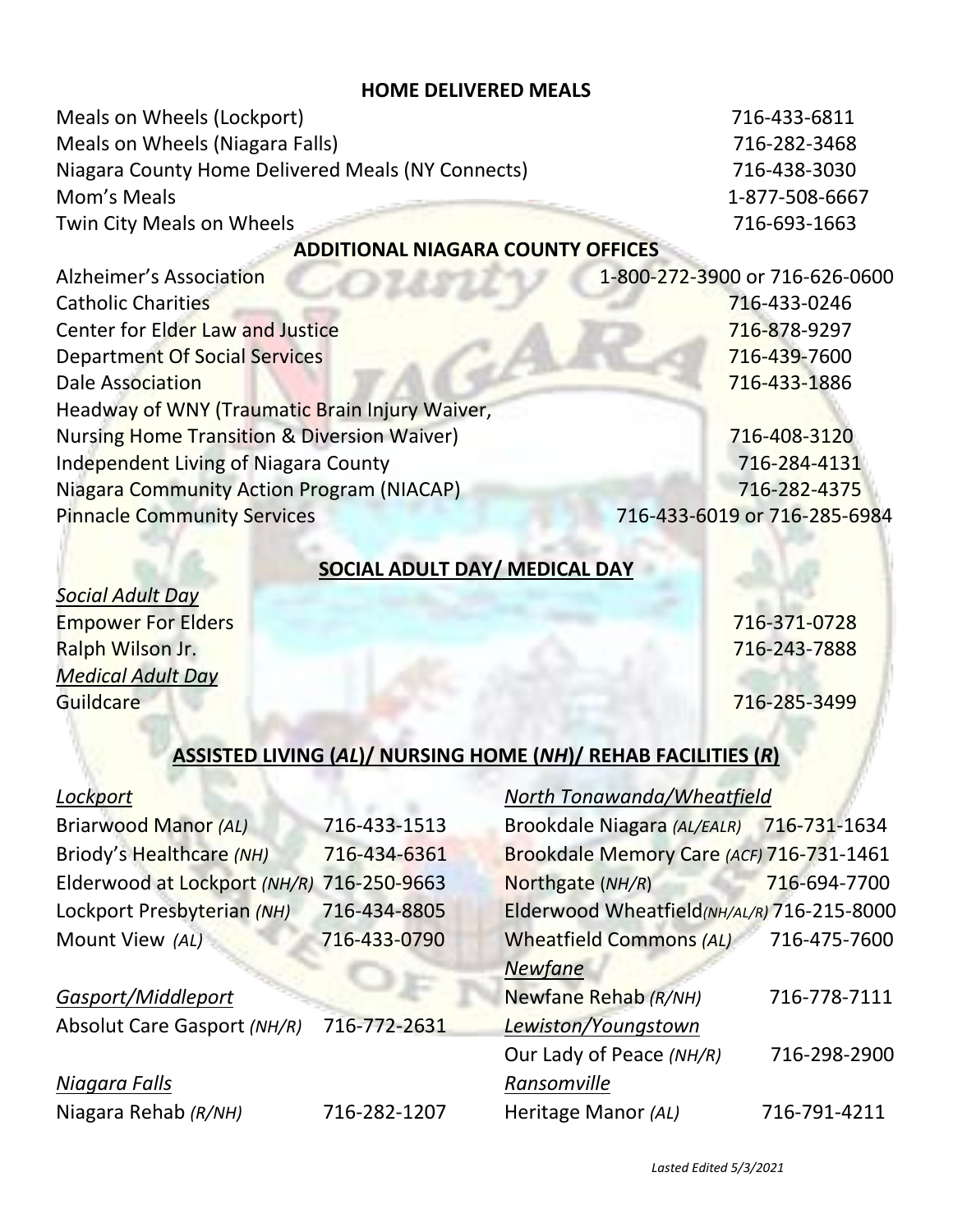#### **FOOD PANTRIES**

**Community Missions (716) 285-3403** 1570 Buffalo Avenue Niagara Falls New York 14303

**Faith United Methodist Church (716) 795-9945** 1449 Quaker Road Barker New York 14012

**First Baptist Food Pantry (716) 778-9216** 6047 East Avenue Newfane New York 14108

**Heart Love and Soul Food Pantry (716) 282-5681** 939 Ontario Avenue Niagara Falls NY 14305

**Lockport Neighborhood Center (716) 433-6632** 160 Washburn Street Lockport New York 14094

**Niagara Falls Neighborhood Center (716) 282-4375** 564 19th Street Niagara Falls NY 14301

**Neighborhood Center (716) 694-9727** 316 Thompson Street North Tonawanda New York 14120

**St. Joseph Outreach (716) 282-1379** 1402 Pine Avenue Niagara Falls NY 14301

**Salvation Army – Lockport (716) 434-1276** 50 Cottage Street Lockport New York 14094

**Salvation Army Niagara Falls (716) 283-7697** 7018 Buffalo Avenue Niagara Falls NY 14304

**St. Mary's (716) 434-6316** 5 Saxton Street Lockport New York 14094

**St John de LaSalle Community Care (716) 622-5880** 8600 Buffalo Ave. Niagara Falls NY 14304

**Word of Life Ministries (716) 297-2951** 1941 Hyde Park Boulevard Niagara Falls NY 14304

#### **MENTAL HEALTH/ SUBSTANCE USE DISORDER SERVICES**

Horizon Health Services 716-831-1800 Mental Health Assoc. Niagara 433-3780 Niagara Falls Memorial 716-278-4000 Northpointe Council 716-285-3421 or 716-433-3846

NC Mental Health Services 716-278-1940 NC Crisis Services 716-285-3515